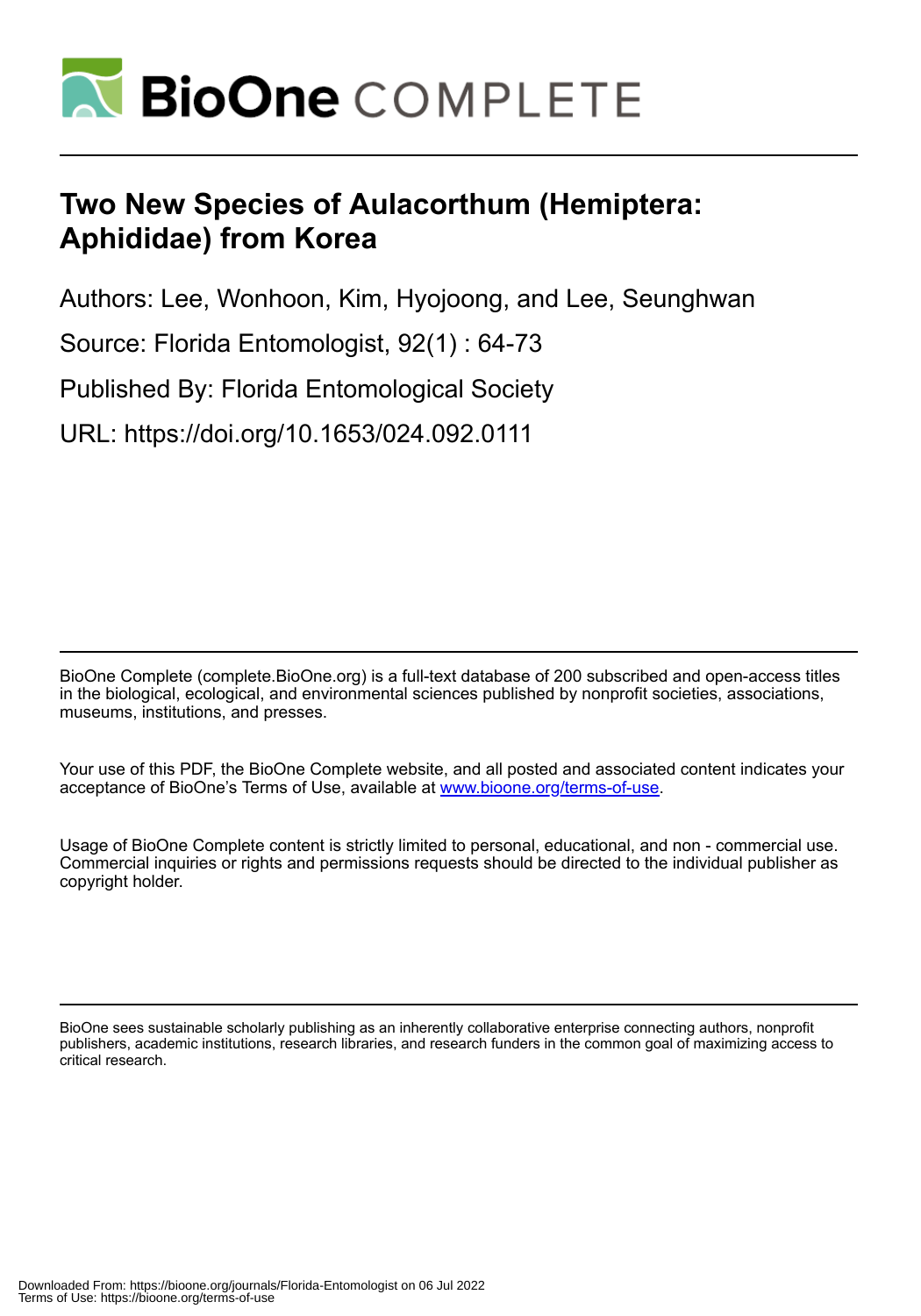# TWO NEW SPECIES OF *AULACORTHUM* (HEMIPTERA: APHIDIDAE) FROM KOREA

WONHOON LEE, HYOJOONG KIM AND SEUNGHWAN LEE\* Insect Biosystematics Laboratory, Research Institute for Agricultural and Life Sciences, Department of Agricultural Bio-Technology, Seoul National University, Seoul 151-921, Korea

\*Corresponding author; e-mail seung@snu.ac.kr

#### ABSTRACT

Two new species of the genus *Aulacorthum*, *Aulacorthum asteriphagum* **sp. nov**. and *Aulacorthum corydalicola* **sp. nov**., are recognized from Korea on *Aster scaber* Thunb. and *Corydalis* spp. (*C. pallida* Pers. and *C*. *speciosa* Maxim.), respectively. They are described and illustrated in comparison with the closely related species *Aulacorthum solani* Kaltenbach 1843. *Aulacorthum asteriphagum* is mainly characterized by many secondary rhinaria (4- 12) on Antenna III, and *A. corydalicola* is distinguished by short antennae (2.30-2.75 mm) including dark Antenna III. A revised key to the identification of the Korean species of *Aulacorthum* is presented.

Key Words: Macrosiphini, *Aulacorthum*, *Corydalis*, *Aster*, new species, Korea

#### RESUMEN

Dos nuevas especies de afidos (pulgones) del genero *Aulacorthum*, *Aulacorthum asteriphagum* sp. nov. y *Aulacorthum corydalicola* sp. nov., son reconocidos de Corea, sobre *Aster scaber* Thunb. y *Corydalis* spp. (*C. pallida* Pers. y *C*. *speciosa* Maxim.), respectivamente. Estos son descritos e ilustrados en comparación con la especie cercanamente relacionada, *Aulacorthum solani* Kaltenbach 1843. Entre las especies aliadas, se caracteriza *Aulacorthum asteriphagum* sp. nov. principalmente por tener muchas rinarias (sensorias) secundarias (4-12) sobre Ant.III (tercer segmento del antena); se distingue *Aulacorthum corydalicola* sp. nov. por la corta longitud de su antena (2.30-2.75 mm), incluyendo el segmento Ant. III oscuro. Una clave para la identificación de las especies de *Aulacorthum* de Corea es incluida.

The genus *Aulacorthum* Mordvilko 1914 is a Palaearctic and Oriental genus with 40 species known in the world (Remaudière & Remaudière 1997; Lee 2002; Eastop & Blackman 2005; Lee & Kwon 2006). This genus consists of 2 subgenera: the nominotypical *Aulacorthum* (38 species) and *Perillaphis* Takahashi 1965 (2 species). Morphologically, the genus *Aulacorthum* is well characterized by "head with well developed antennal tubercles, inner sides of tubercles nearly parallel; median tubercle on frons hardly developed; head usually granulate in apterous; first tarsal chaetotaxy 3:3:3; siphunculi cylindrical, or slightly swollen, normally broad at base, rather long with usually a few row of flat hexagonal cells at apex under broad distal flange; cauda tongue-shaped with 4-8 setae, mostly 7 setae." (Heie 1994). They are not host-alternating, and are mostly monoecious holocyclic.

Previously, 12 species of the genus *Aulacorthum* have been reported from Korea. Since Shinji (1941) recorded *A. nipponicum* (Essig & Kuwana 1918). Paik (1965, 1972) reported 7 species, as follows: *A. asteris* Takahashi 1965, *A. cirsicola* (Takahashi 1923), *A. ibotum* (Essig & Kuwana 1918), *A. magnoliae* (Essig & Kuwana 1918), *A. nepetifolii* Miyazaki 1968, *A. perillae* (Shinji 1965) and *A.solani* (Kaltenbach 1843). Lee & Seo (1990) added *A. glechomae* Takahashi 1965. Recently Lee (Lee 2002; Lee & Kwon 2006) described 2 new species, *A. ligularicola* Lee 2002 and *A. albimagnoliae* Lee and Kwon 2006, and Lee et al. (2008) recorded *A. muradachi* (Shinji 1928).

In this present paper, 2 new species are described and compared with the most closely related species, and a revised key to species of *Aulacorthum* of the Korean Peninsula is provided.

#### MATERIALS AND METHODS

Aphid samples for this study were collected in 1970-1971, 1999-2000, and 2006 on *Aster scaber* and *Corydalis* spp. (*C. pallida* and *C*. *speciosa*) in South Korea. Each sample of aphid colonies was preserved in 80% alcohol, and mounted specimens were prepared in Canada balsam, following methods by Blackman & Eastop (2000) and Martin (1983). Illustrations for each species were taken by digital camera, Diagnostic Instruments, Inc. 14.2 Color Mosaic attached on the microscope, Leica DM 400B at a resolution of 600 dpi. Measurements for each specimen are taken from the digital images by the software, Image Lab version 2.2.4.0 by MCM Design (Ltd.).

The type specimens, including holotype, are deposited in the College of Agriculture and Life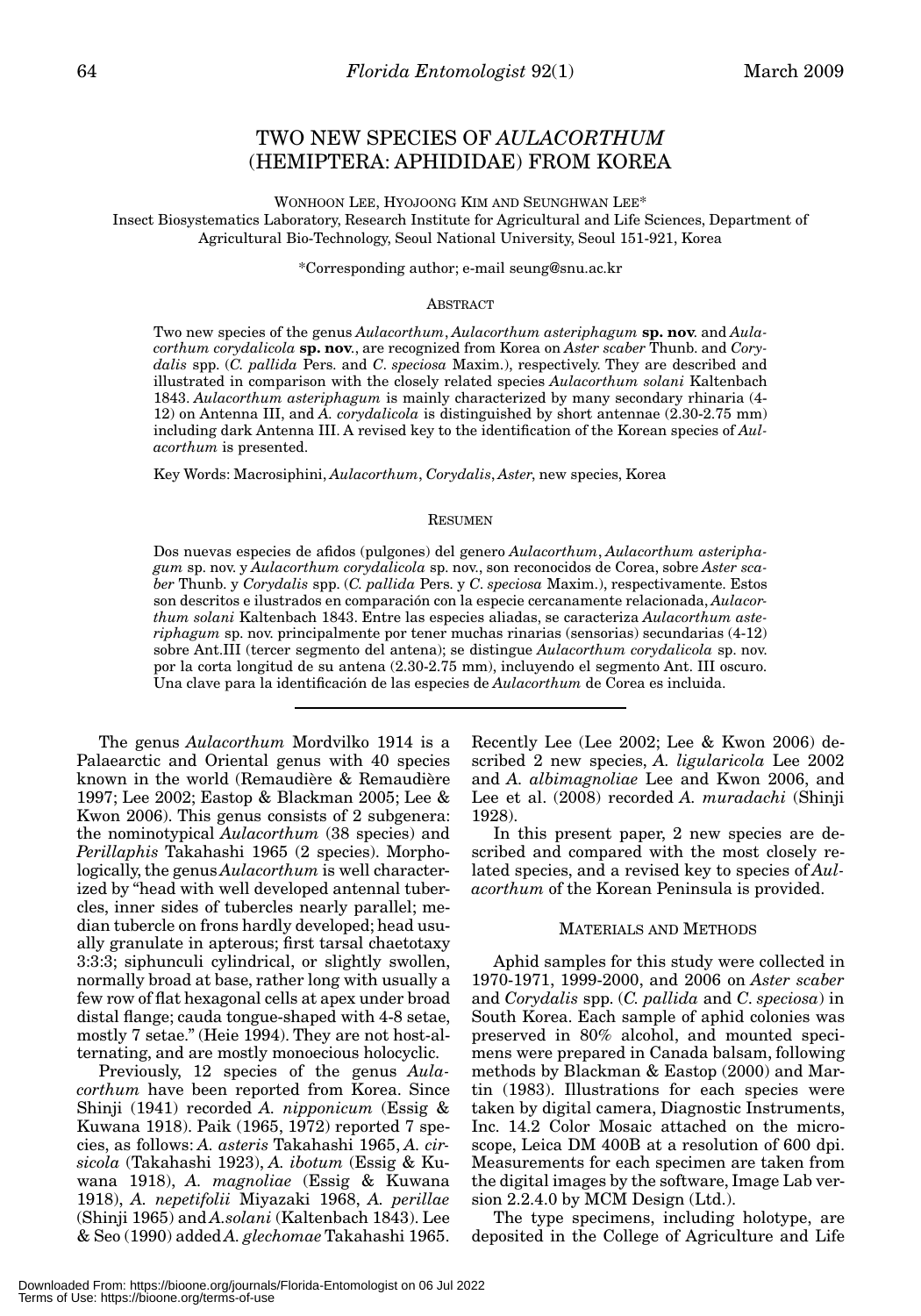Sciences, Seoul National University (CALS SNU), Seoul, Korea and some paratypes in the National Institute of Agricultural Sciences and Technology (NIAST), Suwon, Korea.

Abbreviations used for descriptions and table are as follows: al. - alate viviparous female, alata; apt. - apterous viviparous female, aptera; Ant. antennae; Ant.I, Ant.II, Ant.III, Ant.IV, Ant.V, Ant.VI, and Ant.VIb - antennal segments I, III, IV, V, VI, and base of VI, respectively; BDAnt.III basal diameter of antennal segment III; BL length of body; GP - genital plate; 2HT - second segment of hind tarsus; PT - processus terminalis; SIPH - siphunculi; URS - ultimate rostral segment (segment  $IV + V$ ).

#### SYSTEMATIC ACCOUNTS

Genus *Aulacorthum* Mordvilko 1914

Subgenus *Aulacorthum* sensu stricto

*Aulacorthum* Mordvilko 1914, Faude de la Russie Ins. Hemipt., 1(1): 68.

*Dysaulacorthum* Börner 1939.

*Melanosiphon* Börner 1944.

*Neomacrosiphum* van der Goot 1915.

Type species: *Aphis solani* Katenbach 1843.

#### *Aulacorthum corydalicola* Lee, Kim & Lee **sp. nov.**  (Figs. 1-3, Table 1)

Description: Apterous Viviparous Female.

*Color* (alive): Body including head, thorax, and abdomen pale green. Antenna fuscous. Leg pale except distal 1/5 of femora, distal 1/5 of tibiae including tarsi black. SIPH and cauda pale. Color (macerated specimens): Head pale. Ant.I-II entirely pale but Ant.III-VI dusky excluding Ant.III pale at base. Rostrum a little dusky except very end of URS dark brown. Thorax and abdomen pale. Cauda and SIPH pale except extreme end of SIPH dusky. Legs pale except distal 1/5 of femora, distal 1/9 of tibiae, and tarsi dark brown.

*Morphology:* Body spindle shaped. Head: spinulose on whole surface of dorsum and ventrum, 3 pairs of acuminate setae on dorsum. Antennal tubercle well developed with 2-3 setae on both side, frons U-shaped with 4 setae on vertex. Ant.I spinulose ventrally; Ant.II spinulose; Ant.III weakly imbricate with short setae, bearing 1-2 secondary rhinaria at base; Ant.IV imbricate with 8-17 setae; Ant.V imbricate with 5-10 setae, primary rhinarium ciliate, longest diameter shorter (0.75-0.87 times) than middle width of Ant.V; Ant.VI imbricate with 3-5 short setae on Ant.VIb. Rostrum attaining posterior margin of mesocoxa; clypeus with 4 setae; URS longest seta

0.58-0.63 times as long as apical primary ones. Thorax: pronotum smooth with 2 spinal setae and 1 marginal seta on anterior margin. Hind coxa weakly spinulose with 10-13 acuminate setae; hind trochanter wide at base, 1.42-1.58 times as long as apical width, bearing 3 setae; hind femur smooth on basal 2/3, spinulose on apical 1/3 ventrally, bearing short setae, longest seta 0.26-0.30 times as long as basal width of segment; hind tibia smooth with short setae, longest seta as long as middle width of segment; first segment of each tarsus smooth with three setae at apex; 2HT imbricate with 9-12 setae. Abdomen: dorsum smooth, membranous with 8 setae on tergite III, spinal 4 setae minute (less than ca. 0.15 times basal width of hind femur), marginal setae 0.22- 0.27 times basal width of hind femur. SIPH cylindrical, basal 1/2 weakly spinulose except smooth base, distal 1/2 imbricate, irregularly reticulated on distal end, apex well flanged. Cauda elongate, triangular, ventral spinules strong, dense, in groups of 1 or 2; dorsal ornamentation composed of ribbed imbrication.

### Alate Viviparous Female

*Color* (alive): Pale green with antennae black. Head and thorax black. Abdomen with black patches on tergite III-VI. Color (macerated specimens): Antenna entirely dark except basal Ant.III pale. Thorax dark brown. Abdomen with irregular transverse dark band on each segment. Wings pale with veins bordered by narrow dark pigmentation.

*Morphology*: Antennae with 1-7 secondary rhinaria in a line on whole Ant.III. Cauda triangular, pointed at apex. SIPH strongly imbricated and weakly reticulated at apex. Otherwise like apterous viviparous female.

*Host and Distribution*: So far collected and observed on *Corydalis pallida* and *Corydalis speciosa* in Namhae-gun, Gyeongsangnam-do and Gwanak-arboretum, Gyeonggi-do, Korea.

*Etymology*: The species name is derived from the genus name of host plants (*Corydalis* spp.) and the Latin suffix, -cola (dweller, inhabitant).

*Specimens Examined*: Holotype: apterous viviparous female, Coll#.990331-SH-3/ap.16, Idong-myeon, Namhae-gun, Gyeongsangnamdo, Korea, 31-III-1999, on *Corydalis pallida* Pers., leg. Seunghwan Lee. Paratypes: 44 apterous viviparous females, 2 alates viviparous females, same date as holotype; 10 apterous viviparous females, Coll#.060408-SH-9, Jingyo-myeon, Hadong-gun, Gyeongsangnam-do, Korea, 8- IV-2006, on *C. pallida,* leg. Seunghwan Lee; 19 apterous viviparous females, 2 alate viviparous females, Coll#.060509-WH-1, Gwanak arboretum, Manan-gu, Anyang-si, Gyeonggi-do, Korea, 9-V-2006, on *Corydalis speciosa* Maxim., leg. Wonhoon Lee.

Terms of Use: https://bioone.org/terms-of-use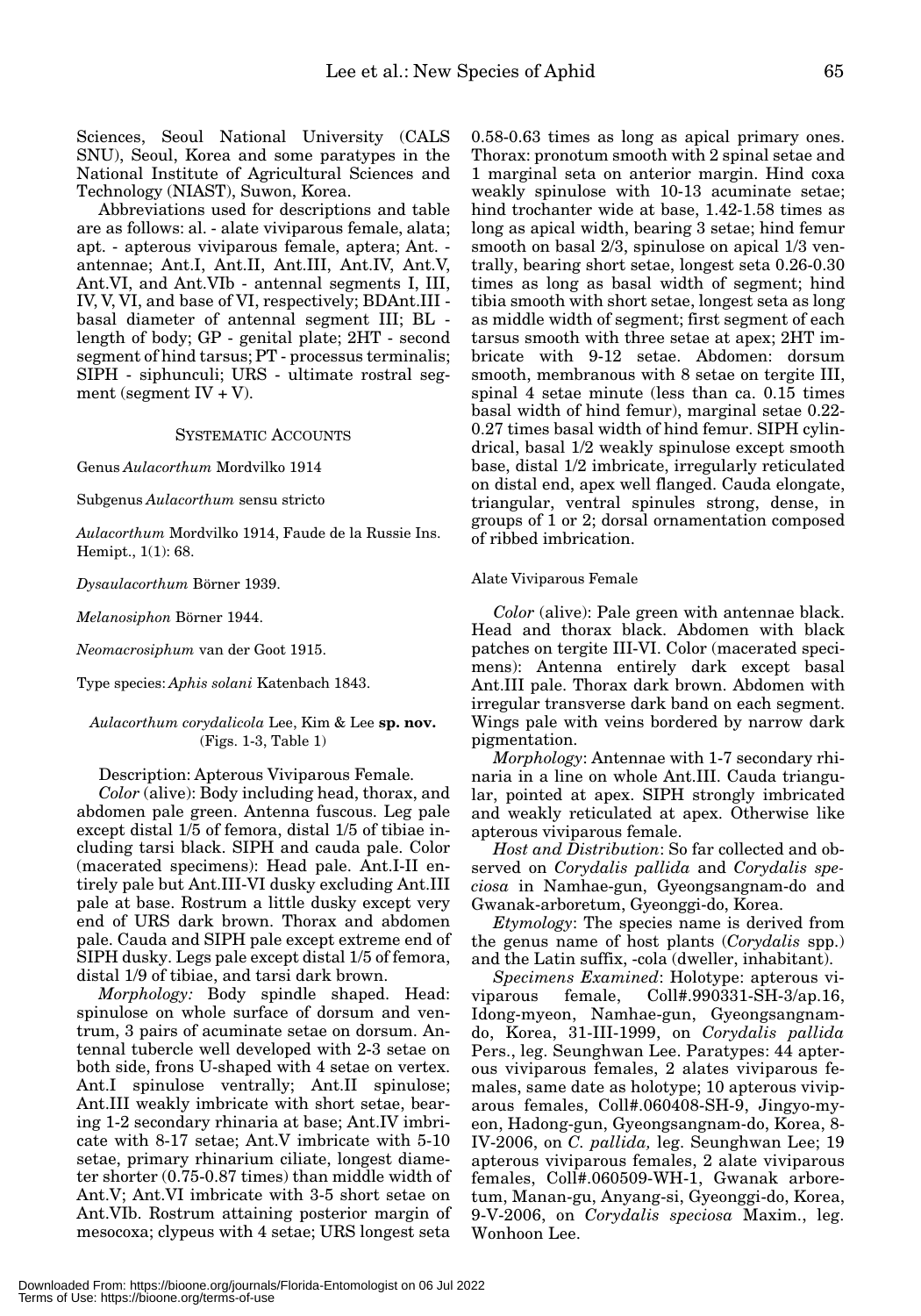

Fig. 1. Alate viviparous female (A-H) and apterous viviparous female (I-P) of *Aulacorthum corydalicola* **sp. nov.** A, whole body of alate vivipara. B, siphunculus. C, hind tibia and tarsus. D, antennal segments III-IV. E, antennal segments V-VI. F, head focused on dorsum. G, ultimate rostral segment. H, cauda. I, whole body of apterous vivipara. J, SIPH. K, hind tibia and tarsus. L, antennal segments III-IV. M, antennal segments V-VI. N, head focused on dorsum. O, ultimate rostral segment. P, cauda.

*Biology*: Colonies of individual aphid were observed on the young leaves, flowers, or seed pad of the host plants. Many samples were collected

from underside of leaves. Considering the early establishment of colonies on *Corydalis* spp. from the end of Mar, this new species seems to be mo-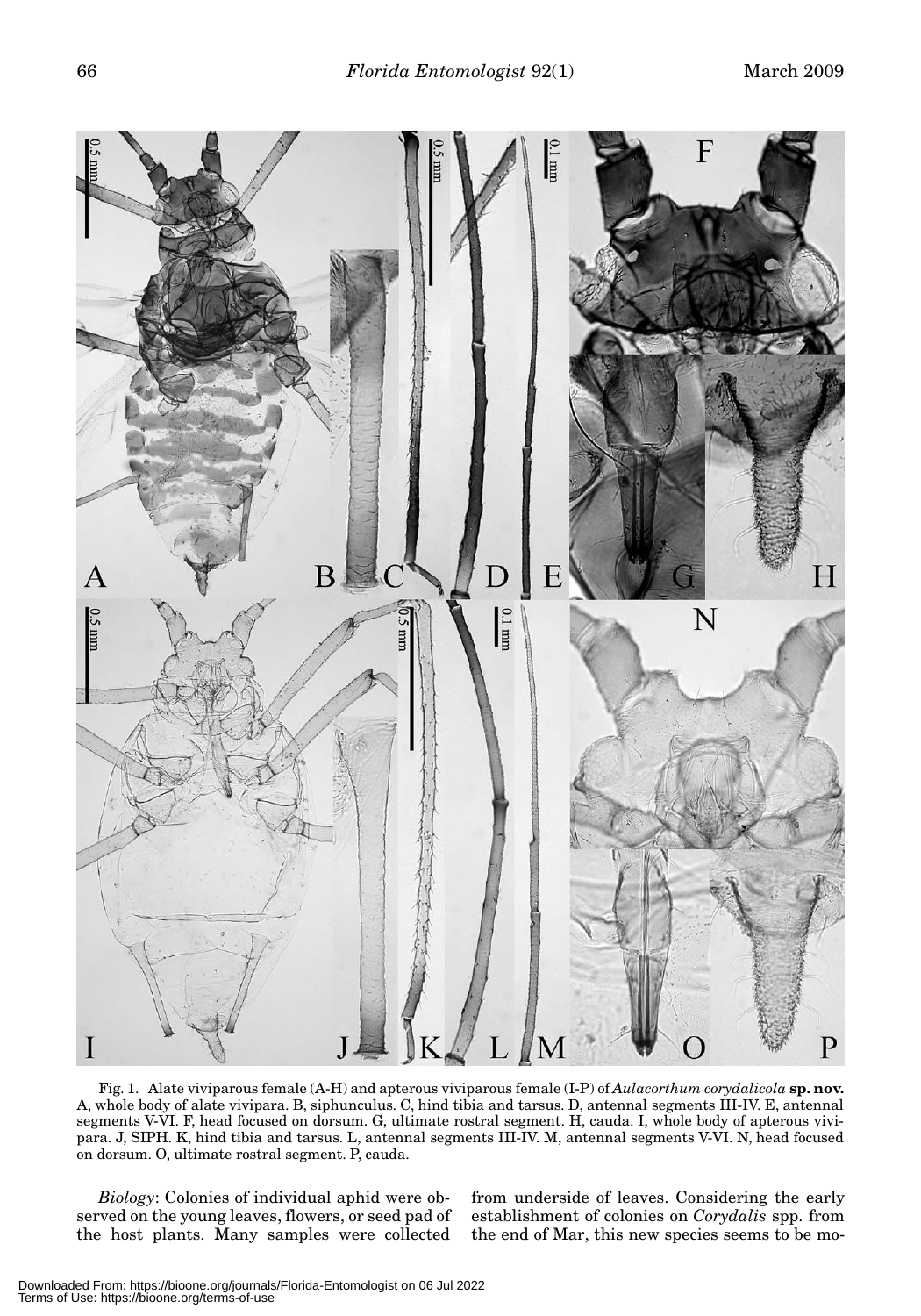

Fig. 2. Photograph of *Aulacorthum corydalicola* **sp. nov.** apterous viviparous female.

noecious holocyclic on *Corydalis* spp. However, it has not been determined where the summer generation survives, when the host plant loses leaves, and how the aphids overwinter on the host plant.

*Remarks*: In the general body shape and the coloration of live apterous females, this species is similar to *Aulacorthum solani* from which it differs by short antenna 2.30-2.75 mm (vs long antenna 2.92-3.56 mm for *solani*), 0.96-1.19 times as long as BL (vs 1.16-1.33 times for *solani*); Ant.I strongly spinulose (vs Ant.I smooth or weakly spinulose for *solani*); Ant.III-VI dark (vs Ant.III-VI pale excluding each dark junction of Ant.III-VI for *solani*), URS 0.93-1.07 times as long as Ant.VIb (vs URS 1.06-1.27 times for *solani*), and short hind tibia 1.28-1.71 mm (vs long hind tibia 1.64-2.05 mm for *solani*), and living only on *Corydalis* spp.

*Aulacorthum asteriphagum* Lee, Kim & Lee **sp. nov.**  (Fig. 4, Table 1)

Description: Apterous Viviparous Female.

*Color* (macerated specimens): Head pale except dusky outside of antenna tubercle. Ant.I-III fuscous, Ant.IV-VI pale excluding each dark junction of Ant.IV-VI. Rostrum pale except very end of URS dark brown. Thorax and abdomen pale. Cauda and SIPH pale except extreme end of SIPH dusky. Legs pale except distal 1/3-1/5 of femora, distal 1/10 of tibiae, and tarsi dark brown.

*Morphology*: Body spindle shaped. Head: spinulose on whole surface of dorsum and ventrum, 3 pairs of acuminate setae on dorsum. Antennal tubercle well developed with 2 setae, frons U-shaped with 2 pairs of setae on vertex. Ant.I spinulose dorsally and ventrally; Ant.II granulate; Ant.III imbricate with minute setae, bearing 4-12 secondary rhinaria in a line at regular dis-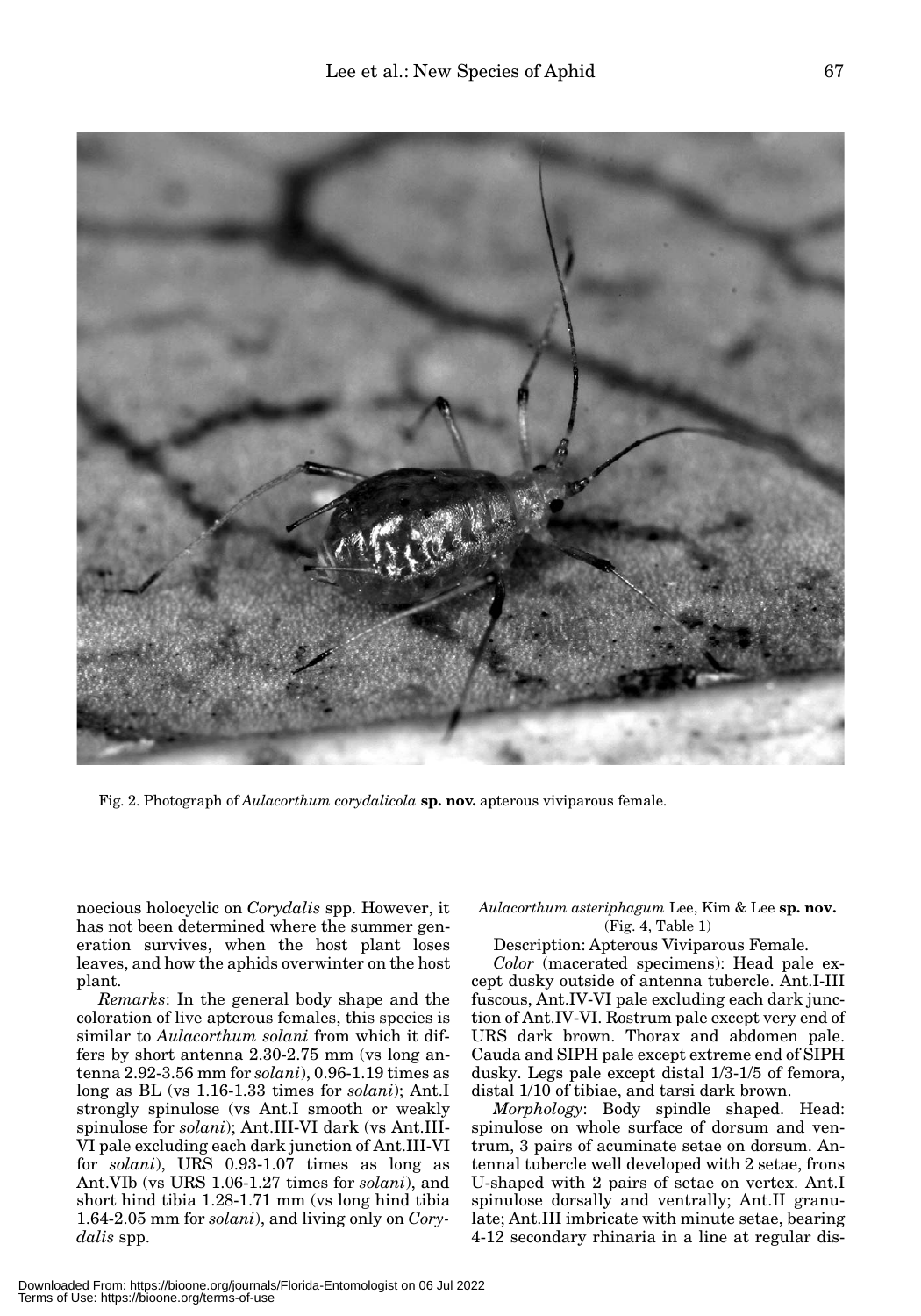

Fig. 3. Photograph of *Aulacorthum corydalicola* **sp. nov.** alate viviparous female.

tances; Ant.IV imbricate with 8-13 setae; Ant.V imbricate with 4-8 setae, primary rhinarium ciliate, longest diameter shorter (0.78-0.86 times) than middle width; Ant.VI imbricate with 3-5 short setae on Ant.VIb. Rostrum attaining posterior margin of hindcoxa; clypeus with 4 setae; URS longest seta 0.58-0.76 times as long as apical primary ones. Thorax: pronotum smooth with 2 short blunt spinal setae and 1 anterior marginal setae. Hind coxa weakly spinulose with 8-9 acuminate setae; hind trochanter wide at base, 1.43-1.67 times as long as apical width, bearing 3 setae; hind femur smooth on basal 1/2, spinulose on apical 1/2 ventrally, bearing short setae, longest seta 0.18-0.31 times as long as basal width of segment; hind tibia smooth with short setae, longest seta as long as middle width of segment; first segment of each tarsus smooth with 3 setae at apex; 2HT imbricate with 8-10 setae. Abdomen: dorsum smooth, membranous with 8 setae on tergite III, spinal 4 setae minute (less than ca. 0.01 times basal width of hind femur), marginal setae 0.01 times basal width of hind femur. SIPH cylindrical, imbricate except weakly spinulose at base, irregularly reticulated on distal end, apex well flanged. Cauda elongate, triangular, ventral

spinules strong, dense, in groups of 1 or 2; dorsal ornamentation composed of ribbed imbrications.

*Host and Distribution:* So far collected only on *Aster scaber* in Bongpyeong-myeon, Pyeongchang-gun, Gangwon-do, Korea.

*Etymology*: The species name is derived from the genus name of host plants (*Aster scaber*).

*Specimens Examined*: Holotype: apterous viviparous female, Coll#.000607-SH-9/ap.5, Heungjeong-ri, Bongpyeong-myeon, Pyeongchanggun, Gangwon-do, Korea, 7-VI-2000, on *Aster scaber* Thunb., leg. N. S. Bong. Paratypes: 1 apterous viviparous females Coll#.5876, Seoul, Korea, 6-V-1970 on *A. scaber*, leg. Woonhah Paik; 4 apterous viviparous females Coll#.6891, Seoul, Korea, 3.xi.1971 on *A. scaber*, leg. Woonhah Paik; 1 apterous viviparous female, 2 nymphs, same date as holotype; 4 apterous viviparous females, Coll#.000727-SH-1, Bongpyeong-myeon, Pyeongchang-gun, Gangwon-do, Korea, 27-VII-2000 on *A*. *scaber,* leg. N. S. Bong; 1 nymph, Coll#.000927-SH-9, Bongpyeong-myeon, Pyeongchang-gun, Gangwon-do, Korea, 27-IX-2000, on *A*. *scaber,* leg. N. S. Bong.

*Biology*: Colonies were observed on undersides of leaves of host plants. Colonies of this species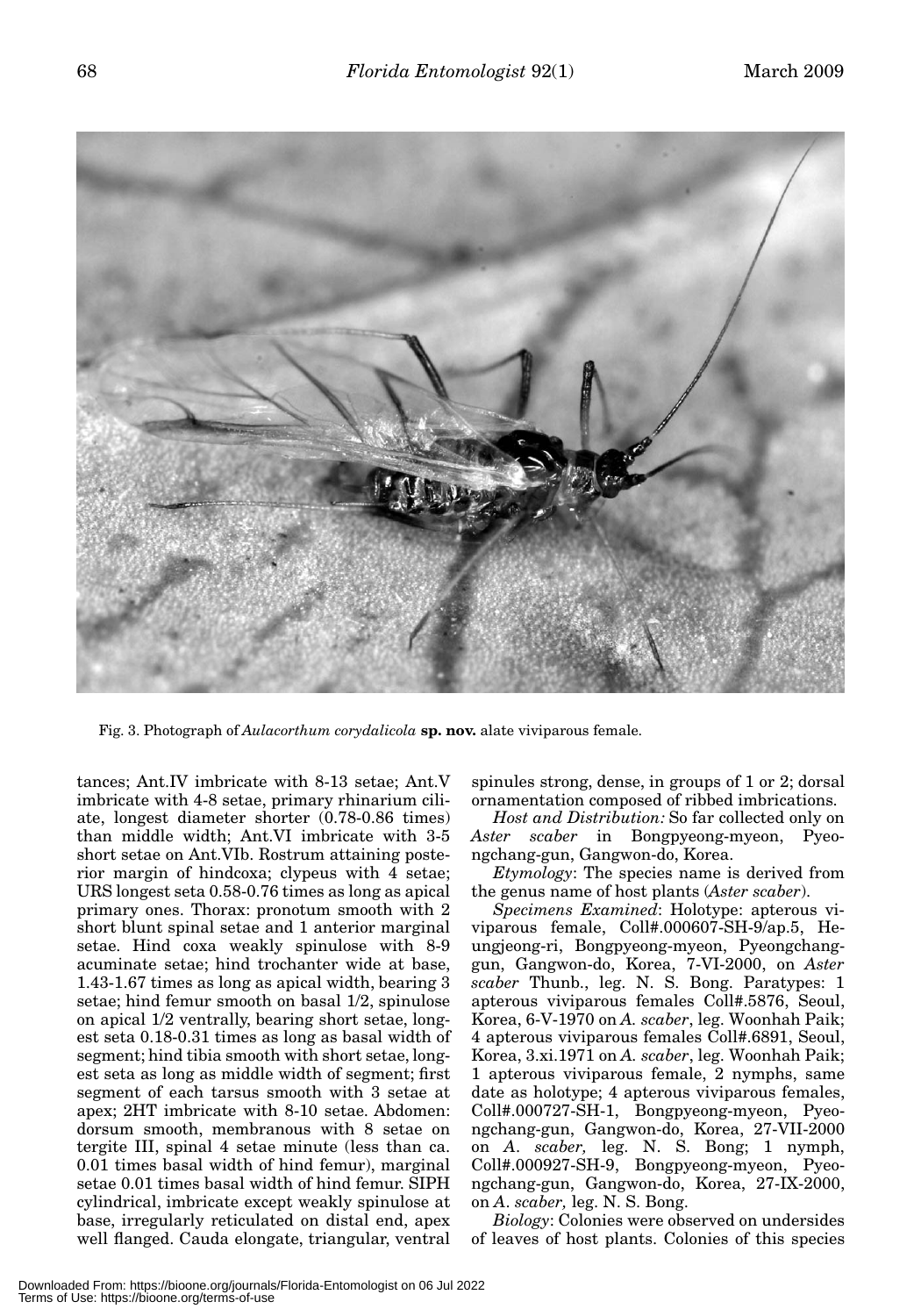|                 | TABLE 1. BIOMETRIC DATA OF AULACORTHUM CORYDALICOLA SP. NOV. AND AULACORTHUM ASTERIPHAGUM SP. NOV. IN COMPARISON WITH AULACORTHUM SOLANI |                                                            |                                                                    |                                                            |                                                            |
|-----------------|------------------------------------------------------------------------------------------------------------------------------------------|------------------------------------------------------------|--------------------------------------------------------------------|------------------------------------------------------------|------------------------------------------------------------|
|                 | Part                                                                                                                                     | A. corydalicola sp. no.<br>Apterous vivipara<br>$(n = 20)$ | A. corydalicola sp. nov.<br>Alate vivipara<br>$= 4$<br>$\tilde{z}$ | asteriphagum sp. no.<br>Apterous vivipara<br>$(n=6)$<br>4. | Apterous vivipara<br>A. solani<br>$\frac{20}{2}$<br>$(n =$ |
| Length (mm)     |                                                                                                                                          |                                                            |                                                                    |                                                            |                                                            |
|                 | <b>HE</b>                                                                                                                                | 2.35 (2.19-2.64)                                           | $2.20(2.20-2.20)$                                                  | 2.39 (2.11-2.59)                                           | 2.62 (2.32-286)                                            |
|                 | Whole antennae                                                                                                                           | $2.51(2.30 - 2.75)$                                        | 2.55 (2.48-2.60)                                                   | 3.37 (2.48-3.95)                                           | 3.26 (2.92-3.56)                                           |
|                 | Ant.I                                                                                                                                    | $1.14(0.13-0.15)$                                          | $0.13(0.12-0.13)$                                                  | $0.17(0.15-0.18)$                                          | $0.16(0.15-0.17)$                                          |
|                 | Ant.II                                                                                                                                   | $0.09(0.08-0.10)$                                          | $0.09(0.08-0.09)$                                                  | $0.10(0.09 - 0.11)$                                        | $0.09(0.08-0.11)$                                          |
|                 | Ant.III                                                                                                                                  | $0.63(054 - 0.72)$                                         | $0.61(0.59 - 0.64)$                                                | $0.75(0.69 - 0.84)$                                        | $0.74(059-0.81)$                                           |
|                 | Ant.IV                                                                                                                                   | $0.49(0.40 - 0.53)$                                        | $0.48(1.46-0.50)$                                                  | $0.63(0.46 - 0.75)$                                        | $0.60(0.46-0.71)$                                          |
|                 | Ant. $V$                                                                                                                                 | $0.37(0.33 - 0.44)$                                        | $0.37(0.27 - 0.41)$                                                | $0.56(0.44-0.64)$                                          | $0.53(0.49 - 0.60)$                                        |
|                 | Ant.VIb                                                                                                                                  | $0.17(0.15-0.19)$                                          | $0.18(0.17-0.19)$                                                  | $0.20(0.18 - 0.23)$                                        | $0.20(0.15-0.24)$                                          |
|                 | E                                                                                                                                        | $0.62(0.55 - 0.67)$                                        | $0.69(0.68 - 0.69)$                                                | $1.18\ (1.06\hbox{-}1.31)$                                 | $0.93(0.85 - 1.02)$                                        |
|                 | URS                                                                                                                                      | $0.13(0.12-0.14)$                                          | $0.13(0.12 - 0.13)$                                                | $0.14(0.14-0.15)$                                          | $0.14(0.13-0.15)$                                          |
|                 | Hind femur                                                                                                                               | $0.82(0.69 - 0.95)$                                        | $0.76(0.75-0.78)$                                                  | $1.08(0.91 - 1.25)$                                        | $1.00(0.88-1.09)$                                          |
|                 | Hind tibia                                                                                                                               | 1.48 (1.28-1.71)                                           | 1.44 (1.40-150)                                                    | 2.08 (1.73-2.36)                                           | 1.85 (1.64-2.05)                                           |
|                 | 2HT                                                                                                                                      | $0.13(0.12-0.13)$                                          | $0.12(0.12-0.12)$                                                  | $0.10(0.08 - 0.11)$                                        | $0.12(0.12-0.13)$                                          |
|                 | <b>SIPH</b>                                                                                                                              | $0.51(0.44 - 0.61)$                                        | $0.40(0.39 - 0.41)$                                                | $0.60(0.51 - 0.72)$                                        | $0.63(0.57 - 0.69)$                                        |
|                 | Cauda                                                                                                                                    | $0.25(0.22-0.28)$                                          | $0.22(0.22-0.22)$                                                  | $0.27(0.25 - 0.29)$                                        | $0.29(0.25 - 0.32)$                                        |
|                 | Setae on tergite III<br>Setae on Ant.II                                                                                                  | $0.013(0.010-0.014)$<br>$0.008(0.006 - 0.008)$             | $0.008(0.006 - 0.010)$<br>$0.014(0.013 - 0.015)$                   | $0.006(0.006 - 0.008)$<br>$0.009(0.006 - 0.011)$           | $0.006(0.003 - 0.008)$<br>$0.011(0.007 - 0.015)$           |
| No. of hairs on |                                                                                                                                          |                                                            |                                                                    |                                                            |                                                            |
|                 | Mandibular lamina                                                                                                                        | $2(1-2)$                                                   | $2(2-2)$                                                           | $3(2-3)$                                                   | $2(2-4)$                                                   |
|                 | Ant.I                                                                                                                                    | $6(5-7)$                                                   | $6(4-7)$                                                           | $(6-6)$                                                    | $7(6-8)$                                                   |
|                 | Ant.II                                                                                                                                   | $4(3-5)$                                                   | $4(3-5)$                                                           | $4(3-4)$                                                   | $4(3-5)$                                                   |
|                 | URS (subsidiary)<br>Ant.III                                                                                                              | 24 (20-28)<br>$(6(6-7))$                                   | 18 (15-22)<br>$6(6-6)$                                             | 17 (10-22)<br>$6(6-6)$                                     | 25 (20-30)<br>$6(6-6)$                                     |

Downloaded From: https://bioone.org/journals/Florida-Entomologist on 06 Jul 2022 Terms of Use: https://bioone.org/terms-of-use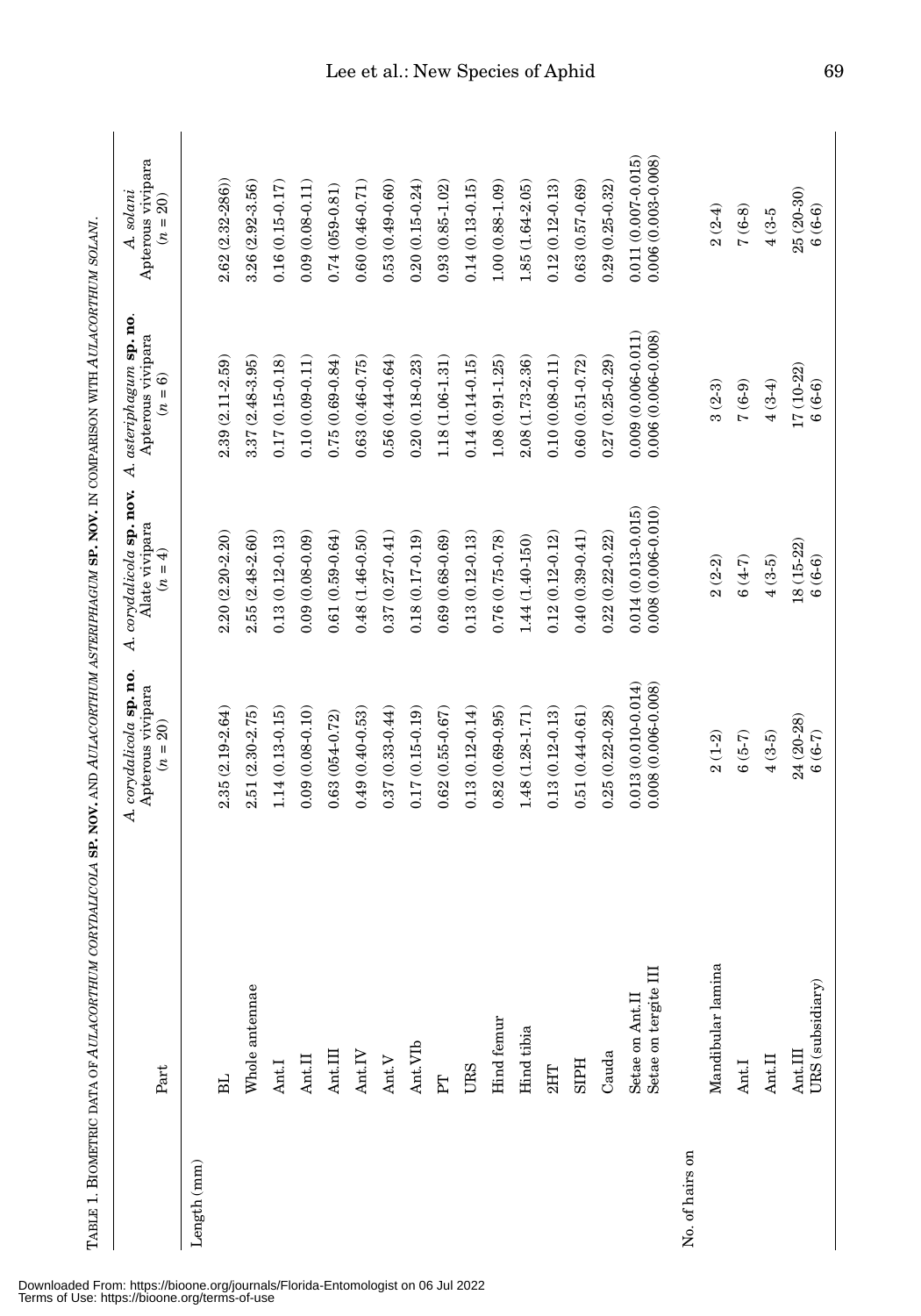|                 | Part                                                                                                                       | A. corydalicola sp. no.<br>Apterous vivipara<br>$(n = 20)$ | A. corydalicola sp. nov.<br>Alate vivipara<br>$(n = 4)$ | A. asteriphagum sp. no.<br>Apterous vivipara<br>$(n=6)$ | Apterous vivipara<br>A. solani<br>$(n = 20)$ |
|-----------------|----------------------------------------------------------------------------------------------------------------------------|------------------------------------------------------------|---------------------------------------------------------|---------------------------------------------------------|----------------------------------------------|
|                 | Tergite VI between SIPH                                                                                                    | $6(5-6)$                                                   | $(5-6)$                                                 | $5(5-5)$                                                | $4(4-4)$                                     |
|                 | Tergite VIII                                                                                                               | $5(4-6)$                                                   | $5(4-5)$                                                | $6(5-6)$                                                | $6(5-6)$                                     |
|                 | Median of GP                                                                                                               | $2(2-3)$                                                   | $2(2-2)$                                                | $2(2-2)$                                                | $2(2-2)$                                     |
|                 | Posterior margin of GP                                                                                                     | $9(7-11)$                                                  | $9(8-9)$                                                | $11(9-13)$                                              | $10(9-12)$                                   |
|                 | Cauda                                                                                                                      | $7(6-7)$                                                   | $(7-7)$                                                 | $(7-7)$                                                 | $7(7-8)$                                     |
| No. of Rhinaria | Ant.III                                                                                                                    | $1\ (1\text{-}2)$                                          | $5(1-7)$                                                | $8(4-12)$                                               | $2(0-3)$                                     |
| Ratio (times)   |                                                                                                                            |                                                            |                                                         |                                                         |                                              |
|                 | Whole Antennae/BL                                                                                                          | $1.07(0.96 - 1.19)$                                        | $1.16(1.13-1.18)$                                       | 1.51 (1.35-1.68)                                        | $1.25(1.16-1.33)$                            |
|                 | PT/Ant.VIb                                                                                                                 | 3.63 (3.06-4.07)                                           | 3.88 (3.59-4.06)                                        | $6.01(5.37 - 7.24)$                                     | $4.72(3.57 - 5.85)$                          |
|                 | PT/Ant.III                                                                                                                 | $0.98(0.84 - 1.18)$                                        | $1.13(1.09-1.17)$                                       | $1.57(1.47-1.84)$                                       | $1.27(1.12-1.46)$                            |
|                 | URS/2HT                                                                                                                    | $1.00(0.93 - 1.07)$                                        | $1.06(1.02 - 1.09)$                                     | 1.46 (1.29-1.67)                                        | 1.16 (1.06-1.27)                             |
|                 | URS/Ant.VIb                                                                                                                | $0.76(0.69 - 0.85)$                                        | $0.71(0.66 - 0.74)$                                     | $0.71(0.63 - 0.80)$                                     | $0.71(0.59 - 0.94)$                          |
|                 | SIPH/BL                                                                                                                    | $0.22(0.19 - 0.25)$                                        | $0.18(0.18-0.19)$                                       | $0.25(0.23-0.28)$                                       | $0.24(0.22-0.25)$                            |
|                 | SIPH/Hind femur                                                                                                            | $0.63(0.58 - 0.69)$                                        | $0.53(0.50 - 0.54)$                                     | $0.55(0.52-0.57)$                                       | $0.63(0.57 - 0.70)$                          |
|                 | SIPH/Cauda                                                                                                                 | 2.08 (1.84-2.44)                                           | 1.82 (1.75-1.87)                                        | 2.22 (2.02-2.66)                                        | 2.17 (1.92-2.62)                             |
|                 | Cauda/with of cauda                                                                                                        | $1.72(1.44-2.14)$                                          | $1.67(1.59 - 1.74)$                                     | 1.95 (1.78-2.08)                                        | $1.96(1.55 - 2.41)$                          |
|                 | $\overline{\phantom{0}}$ in $\overline{\phantom{0}}$<br><b>CBD</b><br>Setae on tergite III/Ant<br>Setae on Ant.III/Ant. Il | $0.36(0.27 - 0.45)$<br>$0.22(0.15 - 0.27)$                 | $0.45(0.38-0.50)$<br>$0.26(0.18 - 0.32)$                | $0.24(0.15-0.33)$<br>$0.15(0.11 - 0.23)$                | $0.28(0.19-0.39)$<br>$0.16(0.07 - 0.25)$     |
|                 |                                                                                                                            |                                                            |                                                         |                                                         |                                              |

Downloaded From: https://bioone.org/journals/Florida-Entomologist on 06 Jul 2022 Terms of Use: https://bioone.org/terms-of-use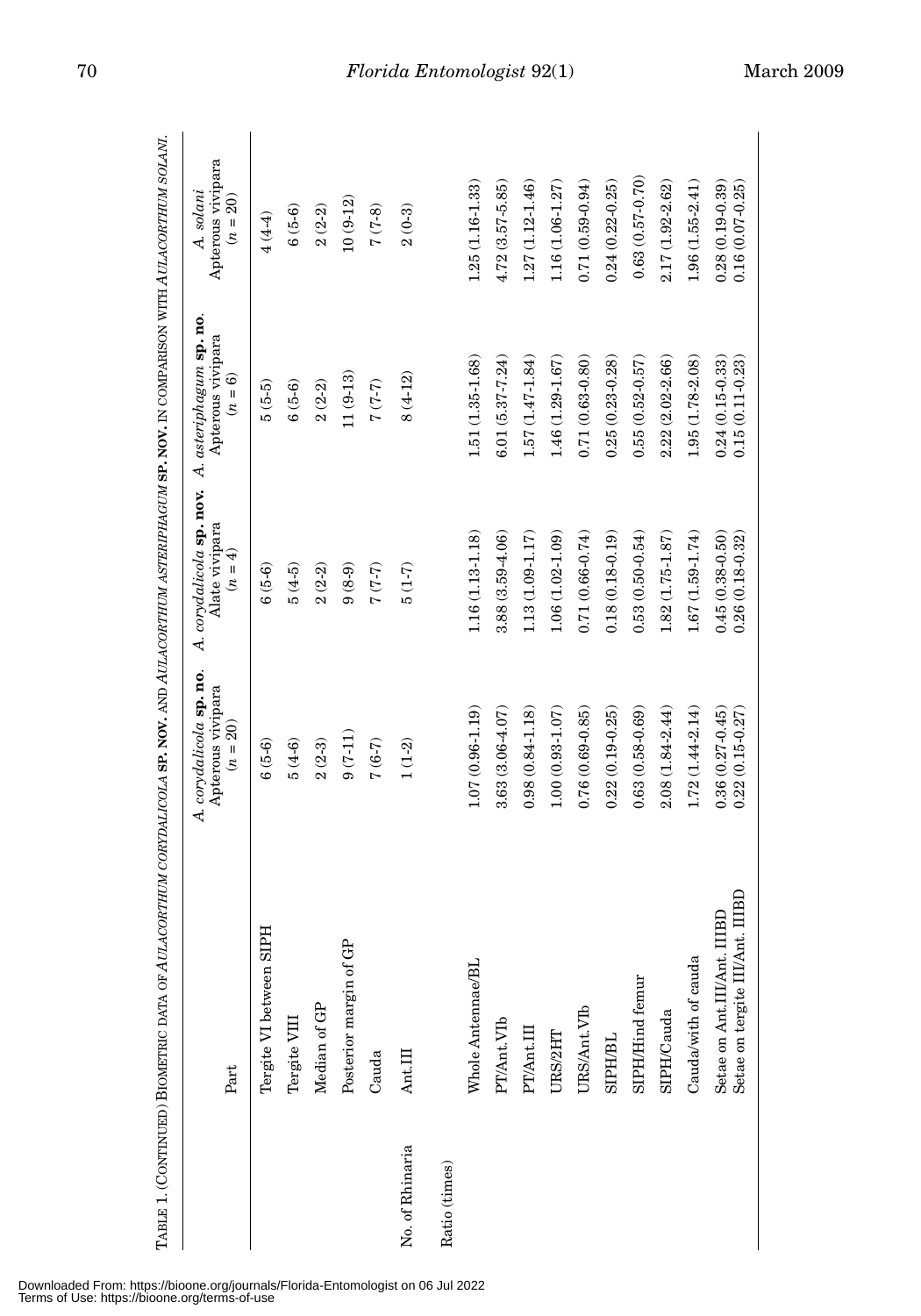

Fig. 4. Apterous viviparous female (A-I) of *Aulacorthum asteriphagum* **sp. nov.** A, whole body. B, siphunculus. C, hind tibia and tarsus. D, antennal segments III-IV. E, antennal segments V-VI. F, head focused on dorsum. G, tarsus. H, ultimate rostral segment. I, cauda.

seem to be very rare. After collecting the type, authors failed to collect any additional samples.

*Remarks*: In the general body shape, this species is similar to *Aulacorthum solani* and *Aula-* *corthum corydalicola* sp. nov. from which it differs by head pale excluding outside of antennal tubercles dusky, Ant.I-II fuscous (vs head and Ant.I-II pale for combined values of *corydalicola*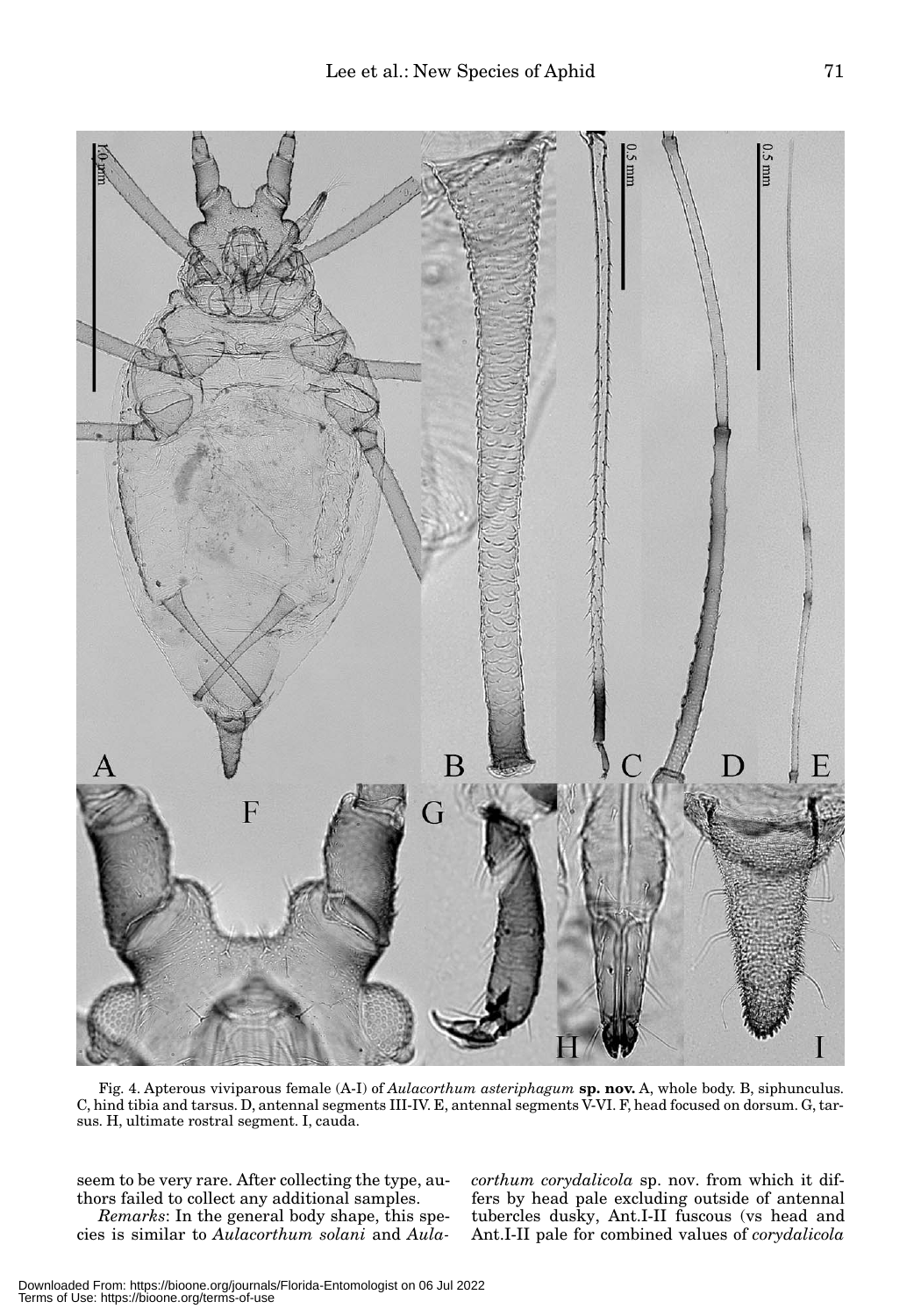sp. nov. and *solani*), 4-12 secondary rhinaria in a line at regular distances on whole Ant.III (vs 0-3 secondary rhinaria confined to basal half on Ant.III for combined values of *corydalicola* sp. nov. and *solani*); PT 1.06-1.31 mm, 5.37-6.61 times as long as Ant.VIb(vs PT 0.55-1.02 mm, 3.06-5.84 times for combined values of *corydali-* *cola* sp. nov. and *solani*), rostrum attaining posterior margin of hindcoxa (vs rostrum attaining posterior margin of mesocoxa for combined values of *corydalicola* sp. nov. and *solani*), and URS 1.29- 1.67 times as long as 2HT (vs URS 0.93-1.29 times for combined values of *corydalicola* sp. nov. and *solani*), living on *Aster scaber* (Asteraceae).

# KEY TO SPECIES OF *AULACORTHUM* IN KOREA, INCLUDING SOME POLYPHAGOUS SPECIES (BASED ON APTEROUS VIVIPAROUS FEMALE)

| SIPH black, at least dusky wholly, not concolourous with abdominal tergite                                                                                                                                                                                                                                                                   |
|----------------------------------------------------------------------------------------------------------------------------------------------------------------------------------------------------------------------------------------------------------------------------------------------------------------------------------------------|
| 2. Antennal tubercles gibbous, convergent. Leg pale. Body including appendages pale yellow in life except nar-<br>row dark band of joints between antennal segments. On the genus Glechoma (Labiatae). In Korea and                                                                                                                          |
| -Antennal tubercles divergent. Leg pale but dark at apex of femora or tibiae. Body pale green in life 3                                                                                                                                                                                                                                      |
| 3. Head spinulose dorsally. Dorsal surface of antennal tubercle entirely spinulose                                                                                                                                                                                                                                                           |
| -Head smooth dorsally. Dorsal surface of antennal tubercle smooth, partly spinulose at most 5                                                                                                                                                                                                                                                |
| 4. Head partly spinulose on ventrum. Antenna pale; Ant.I-II smooth; PT short (3.78-5.54 times as long as Ant.VIb).<br>Femora entirely pale. Apical reticulation of SIPH developed (more than 3 rows of cells). On the genus Mag-                                                                                                             |
| -Head entirely spinulose on ventrum. Antenna pale excluding dark apices? of Ant.III-VIb; Ant.I-II spinulose or<br>granulate; PT long (5.25-7.35 times as long as Ant. VIb). Femora pale except distal third dark brown. Apical<br>reticulation of SIPH weakly developed (1-2 rows of cells). On the genus Cirsium (Asteraceae). In Korea and |
| 5. 4-12 secondary rhinaria on whole Ant.III; PT 5.37-7.24 times as long as Ant.VIb. URS 1.29-1.67 times as long as 2HT;<br>Rostrum attaining posterior margin of hindcoxa. On Aster scaber Thunb. (Asteraceae)                                                                                                                               |
| -0-3 secondary rhinaria confined to basal half on Ant.III; PT 3.06-5.85 times as long as Ant.VIb. URS 0.93-1.27<br>times as long as 2HT; Rostrum attaining posterior margin of mesocoxa $\ldots \ldots \ldots \ldots \ldots \ldots$                                                                                                          |
| 6. Antenna 0.96-1.19 times as long as BL; Ant.III-VI dark; PT 0.55-0.67 mm, 3.06-4.07 times as long as Ant.VIb.<br>On Corydalis pallida Pers. and Corydalis speciosa Maxim. (Papaveraceae)                                                                                                                                                   |
| -Antenna 1.16-1.33 times as long as BL; Ant.III-VI pale excluding dark junction of Ant.III-VI.b; PT 0.85-1.02 mm,<br>3.57-5.85 times as long as Ant. VIb. On various plants. In almost world-wide countries                                                                                                                                  |
|                                                                                                                                                                                                                                                                                                                                              |
| 7. Abdominal tergum dark, pigmented entirely or marginally in apterae. On the genus Nepeta (Labiatae). In Korea                                                                                                                                                                                                                              |
|                                                                                                                                                                                                                                                                                                                                              |
|                                                                                                                                                                                                                                                                                                                                              |
|                                                                                                                                                                                                                                                                                                                                              |
| 9. Abdomen with small distinct antesiphuncular sclerites. SIPH black, widest at base. Body usually small, less<br>than 3.0 mm in length. On the genus Paederia (Rubiaceae). In Korea, Japan, China, Taiwan, Thailand,                                                                                                                        |
| -Abdomen without antesiphuncular sclerite. SIPH pale, at most dusky, widest in middle. Body usually large, more<br>than 3.5 mm in length. On the genus Sambucus and other plants. In Far East Asia (Korea, Japan, China),                                                                                                                    |
| 10. Antennae with more than 17-29 secondary rhinaria on Ant.III. Body wholly pale yellow in life, except si-<br>phuculi, apex of femora and tibiae and antennae black partly. On the genus Aster (Asteraceae). In Ko-                                                                                                                        |